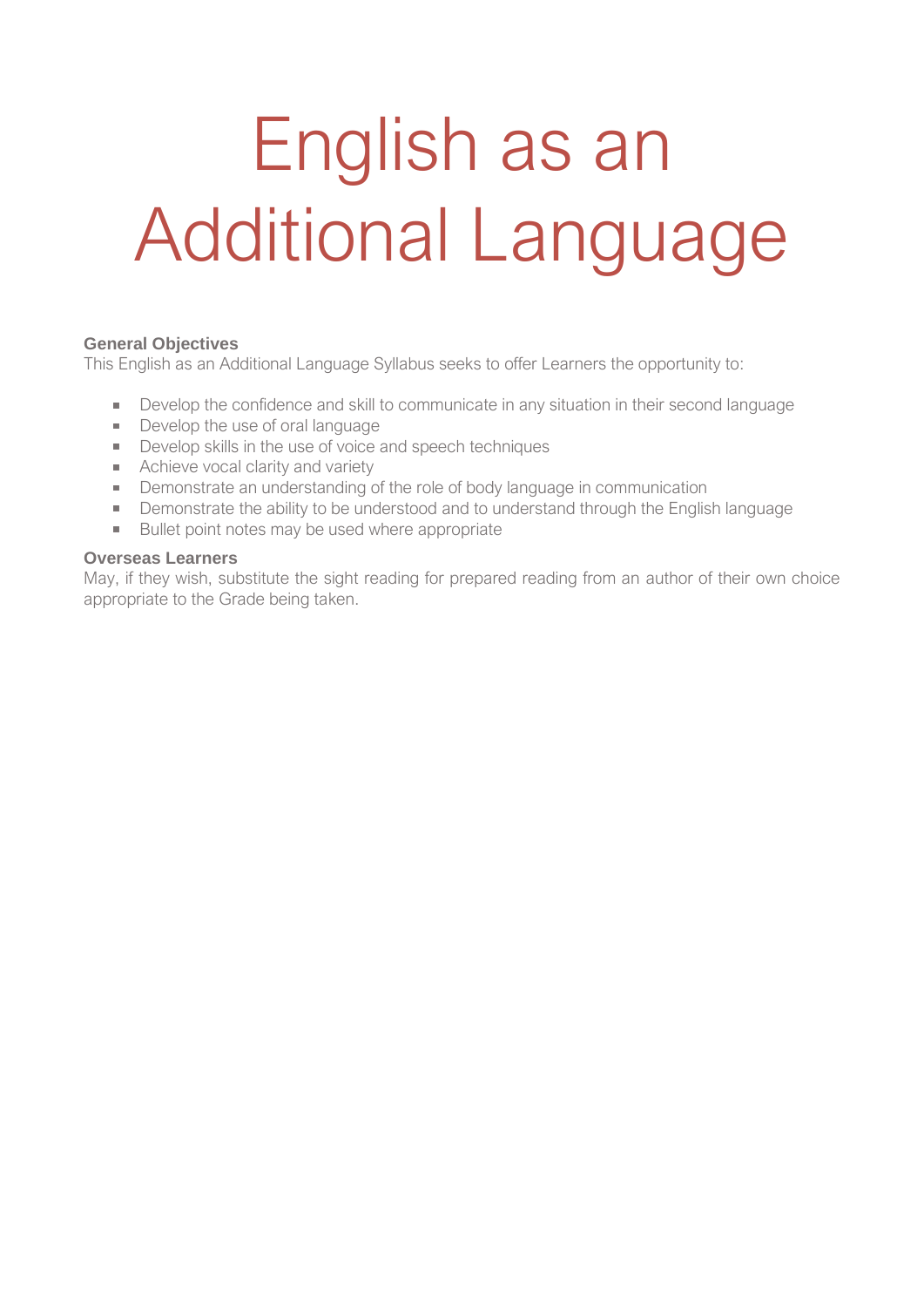## Entry Level

| <b>Preparatory Grade (10 Minutes)</b>                                                                         | <b>Marks</b><br>Awarded |  |
|---------------------------------------------------------------------------------------------------------------|-------------------------|--|
| Learners should:                                                                                              |                         |  |
| 1. Greet the Examiner and introduce themselves.                                                               | 30                      |  |
| 2. Talk with the Examiner about their:                                                                        | 70                      |  |
| Family or<br>ш<br>Friends<br>×.                                                                               |                         |  |
| <b>Introductory Grade (10 Minutes)</b>                                                                        |                         |  |
| Learners should:                                                                                              |                         |  |
| 1. Greet the Examiner and introduce themselves.                                                               | 30                      |  |
| 2. Talk with the Examiner about either their:                                                                 | 70                      |  |
| Interests or<br>ш<br>School / Work<br>×.                                                                      |                         |  |
| <b>Preliminary Grade (10 Minutes)</b>                                                                         |                         |  |
| Learners should:                                                                                              |                         |  |
| 1. Give a short talk on their favourite food.                                                                 | 80                      |  |
| 2. Discuss with the Examiner:                                                                                 | 20                      |  |
| The contents of the talk<br>$\mathcal{L}_{\mathcal{A}}$                                                       |                         |  |
| <b>Transition Grade (10 Minutes)</b>                                                                          |                         |  |
| Learners should:                                                                                              |                         |  |
| 1. Give a short talk on a place of interest to them.                                                          | 80                      |  |
| 2. Discuss with the Examiner:                                                                                 | 20                      |  |
| The reasons for their choice of place.<br>a.<br>The importance of eye contact.<br>$\mathcal{L}_{\mathcal{A}}$ |                         |  |
|                                                                                                               |                         |  |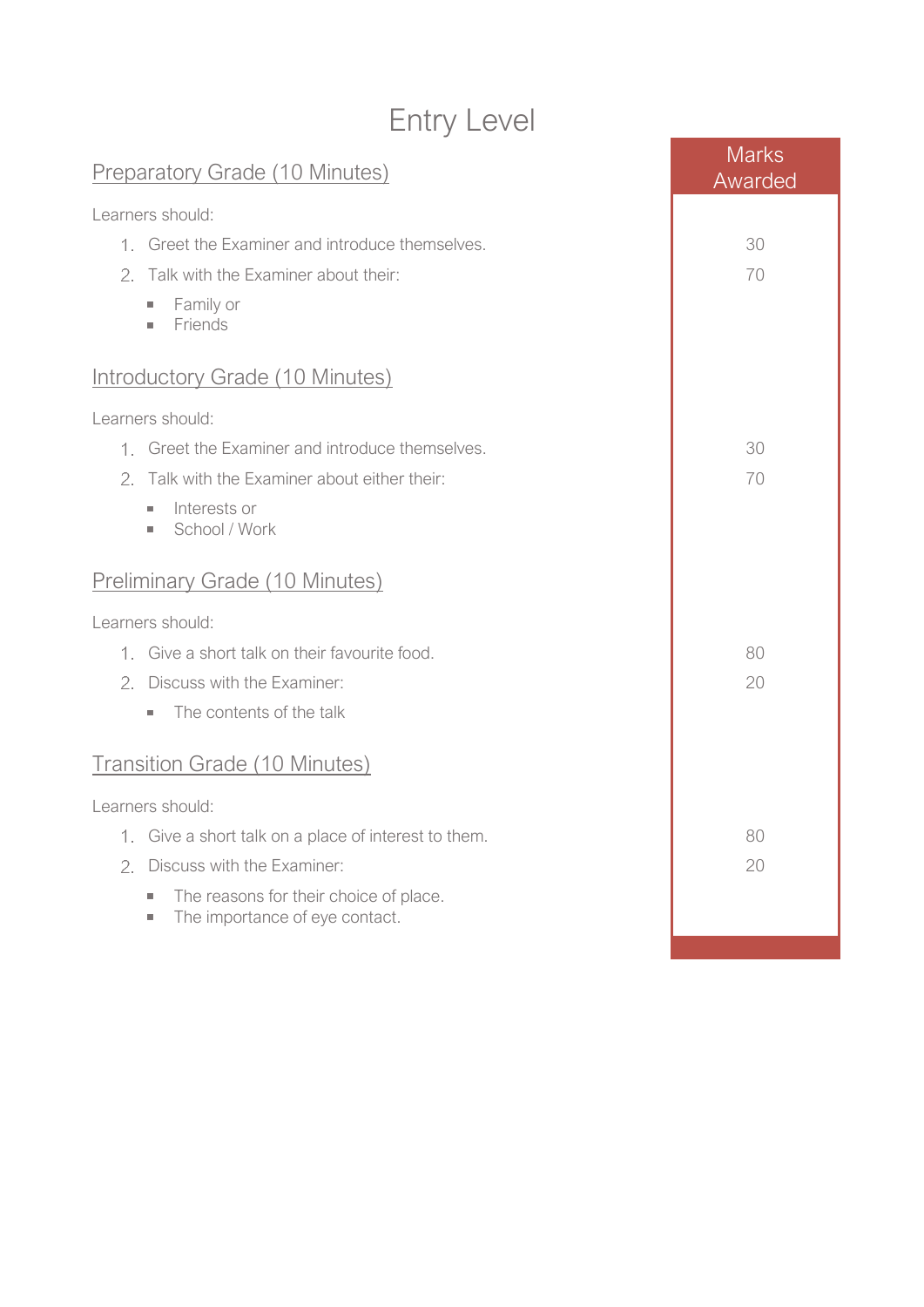#### Level 1 - Foundation

| Grade 1 (10 Minutes)                                                               | <b>Marks</b><br>Awarded |  |
|------------------------------------------------------------------------------------|-------------------------|--|
| Learners should:                                                                   |                         |  |
| 1. Read aloud a paragraph written about yourself<br>(Time limit 2 minutes).        | 80                      |  |
| 2. Discuss with the Examiner:                                                      | 20                      |  |
| Your presentation<br>×.<br>The importance of clear speech<br>×.                    |                         |  |
| Grade 2 (10 Minutes)                                                               |                         |  |
| Learners should:                                                                   |                         |  |
| 1. Present a short talk about one of the following:<br>(Time limit 2 minutes):     | 80                      |  |
| School<br>×.<br>Your Culture<br>a.<br>Work<br>$\mathcal{L}_{\mathcal{A}}$          |                         |  |
| Discuss with the Examiner:<br>2.                                                   | 20                      |  |
| Your presentation<br>$\sim$<br>Pitch and pace<br>×.                                |                         |  |
| Grade 3 - Foundation level (10 Minutes)                                            |                         |  |
| Learners should:                                                                   |                         |  |
| 1. Present a talk on a subject of your own choice.<br>(Time limit 2 minutes)       | 40                      |  |
| 2. Read aloud a short passage of prose of your own choice<br>(Time limit 1 minute) | 40                      |  |
| 3. Discuss with the examiner:                                                      | 20                      |  |
| Your talk and the passage<br>Awareness of punctuation<br>ш                         |                         |  |
|                                                                                    |                         |  |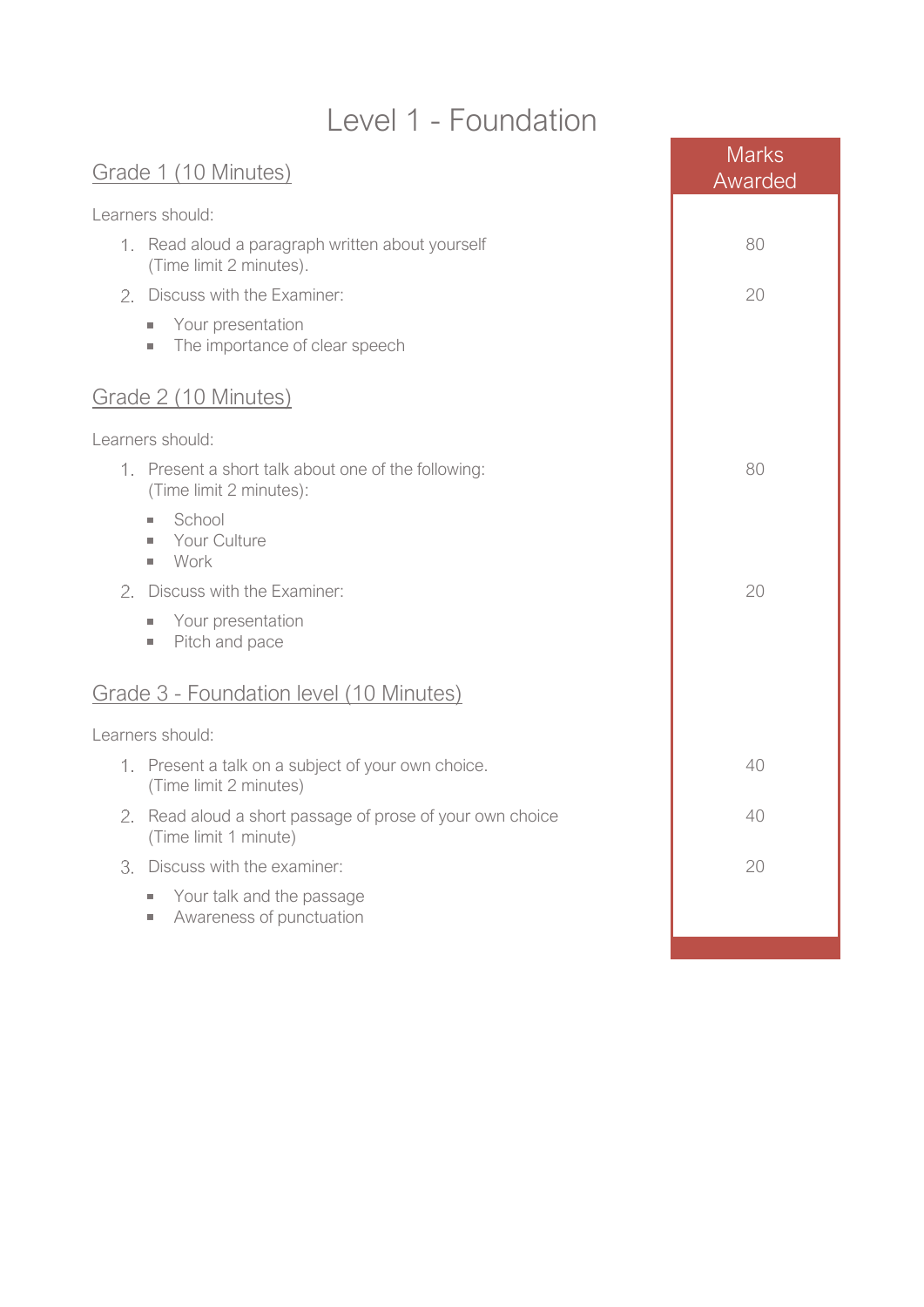## Level 2 - Intermediate

| Grade 4 (15 Minutes) |                                                                                                                                             | <b>Marks</b><br>Awarded |
|----------------------|---------------------------------------------------------------------------------------------------------------------------------------------|-------------------------|
|                      | Learners should:                                                                                                                            |                         |
|                      | 1. Read a poem of your own choice.                                                                                                          | 40                      |
| 2.                   | Give a short presentation on Festivals or Fashion.<br>(Time limit 3 minutes).                                                               | 40                      |
| 3.                   | Discuss with the Examiner:                                                                                                                  | 20                      |
|                      | The reasons for your choices<br>$\mathcal{L}_{\mathcal{A}}$<br>Projection<br>$\mathcal{L}_{\mathcal{A}}$                                    |                         |
|                      | Grade 5 (15 Minutes)                                                                                                                        |                         |
|                      | Learners should:                                                                                                                            |                         |
|                      | 1. Give a short talk on the comparison between customs and attitudes in<br>their own country and those of the UK<br>(Time limit 3 minutes). | 40                      |
| 2.                   | Sight read a prose passage from a book of their own choice.<br>(Time limit 2 minutes)                                                       | 40                      |
| 3.                   | Discuss with the Examiner:                                                                                                                  | 20                      |
|                      | Their selected book<br>п<br>The effective use of inflection and the importance of modulation<br>$\mathcal{L}_{\mathcal{A}}$                 |                         |
|                      |                                                                                                                                             |                         |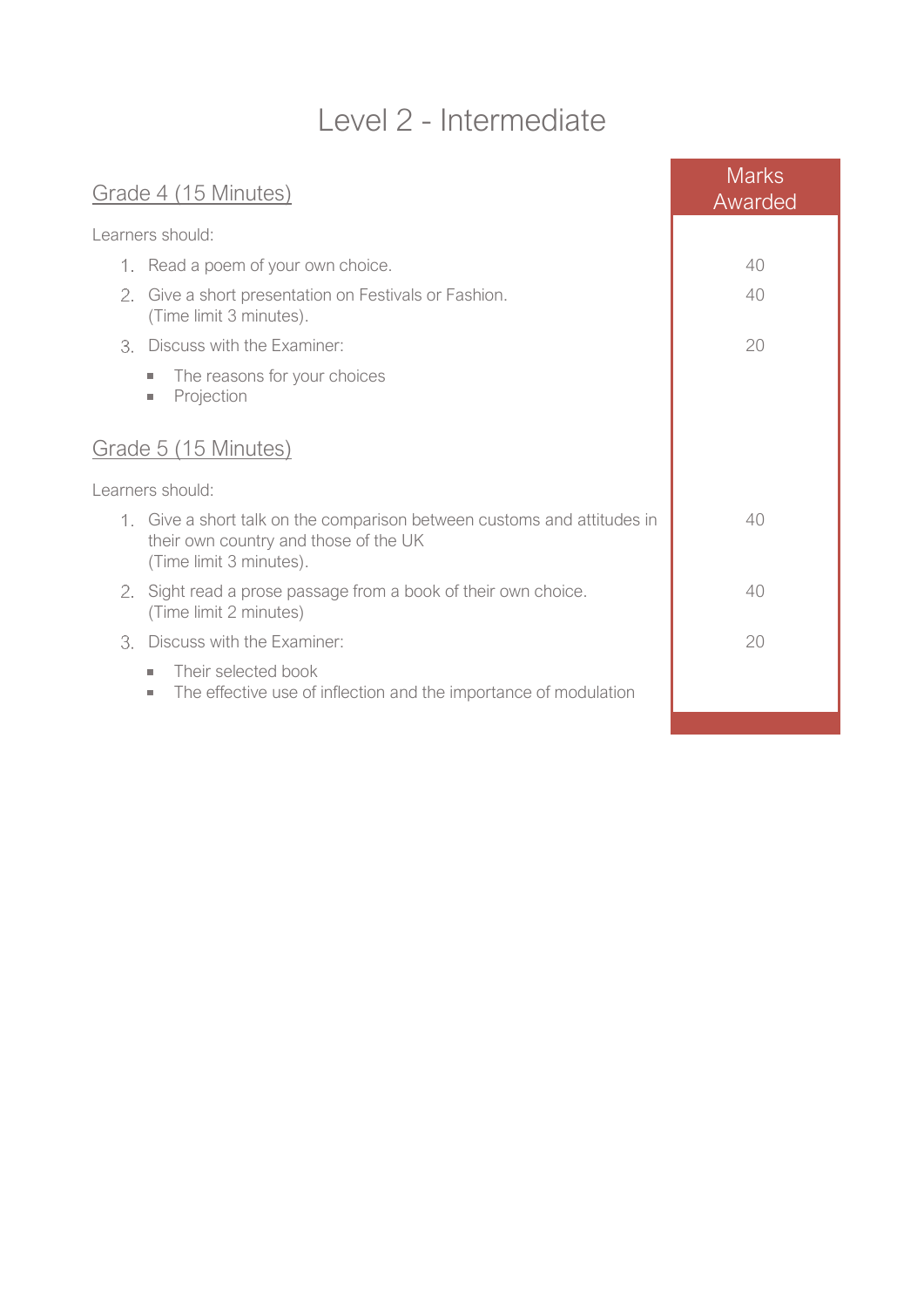#### Level 3 - Advanced

| Level 3 - Auvanceu                                                                                                                         |                         |
|--------------------------------------------------------------------------------------------------------------------------------------------|-------------------------|
| Grade 6 - Bronze Medal (20 Minutes)                                                                                                        | <b>Marks</b><br>Awarded |
| Learners should:                                                                                                                           |                         |
| 1. Speak from memory a passage from a book of their own choice<br>(Time limit 3 minutes)                                                   | 25                      |
| 2. Give a short presentation on the story from which your passage was<br>taken.<br>(Time limit 2 minutes)                                  | 25                      |
| 3. Read at sight a short passage of prose chosen by the Examiner.                                                                          | 25                      |
| Discuss with the Examiner:<br>4.                                                                                                           | 25                      |
| Their selected text<br>ш<br>The importance of good presentation skills.<br>$\sim$                                                          |                         |
| Grade 7 - Silver Medal (25 Minutes)                                                                                                        |                         |
| Learners should:                                                                                                                           |                         |
| 1. Give a structured talk about an aspect of UK life, using comparisons<br>with other countries, that they find:<br>(Time limit 5 Minutes) | 25                      |
| Amusing<br>×.<br>Annoying; or<br>$\sim$<br>They would like to change<br>×.                                                                 |                         |
| Speak from memory a poem of their own choice.<br>2.                                                                                        | 25                      |
| Read at sight a passage of prose chosen by the Examiner<br>3.                                                                              | 25                      |
| Discuss with the Examiner:<br>$4_{-}$                                                                                                      | 25                      |
| The passage<br>$\mathcal{L}_{\mathcal{A}}$<br>The poem selected<br>ш                                                                       |                         |

Effective vocal techniques that help the speaker